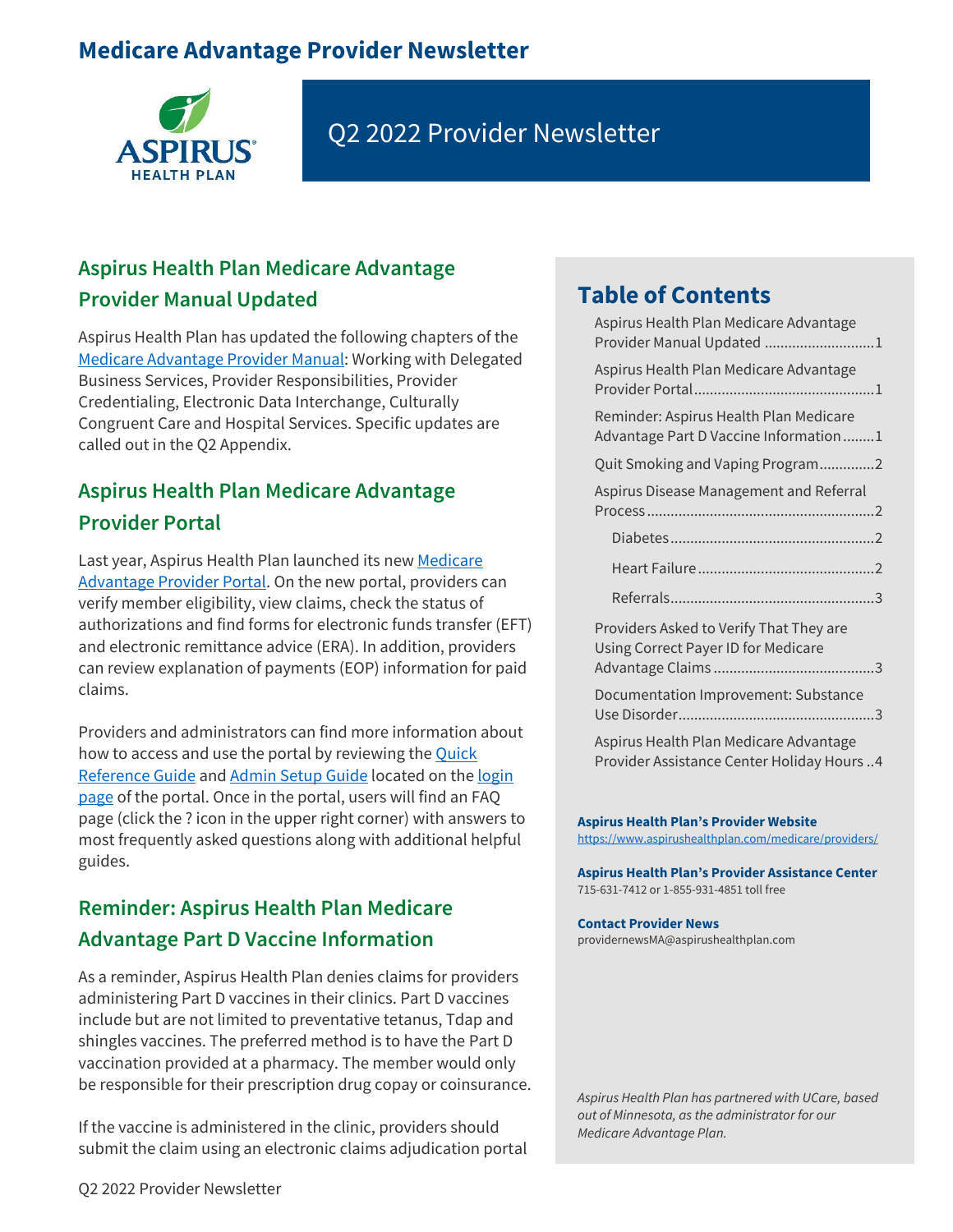called  $TransactRx$ . By submitting the claims electronically, the member is charged the same copay that they would receive at a retail pharmacy at the time of service, and the provider is reimbursed for their cost in a timely manner.

Additional information is available in the Claims & Payment section of the [Aspirus Health Plan Medicare](https://www.aspirushealthplan.com/medicare/wp-content/uploads/provider/ahp-provider-manual/AspirusHealthPlanMedicareAdvantagePlansProviderManual.pdf)  [Advantage Provider Manual.](https://www.aspirushealthplan.com/medicare/wp-content/uploads/provider/ahp-provider-manual/AspirusHealthPlanMedicareAdvantagePlansProviderManual.pdf)

#### <span id="page-1-0"></span>**Quit Smoking and Vaping Program**

Help is available for Medicare Advantage members to stop smoking, vaping or chewing tobacco. The Aspirus Health Plan tobacco and nicotine quit line coaches assist members in learning to live without tobacco or nicotine--at no charge. Coaches provide personalized coaching, online tools, quit aides (such as nicotine patches and gum) and more. Members may get help by:

- Calling the tobacco and nicotine quit line at 1-855-260-9713 (toll-free) TTY: 711 Available 24 hours a day, seven days a week.
- Visitin[g myquitforlife.com/aspirus](http://myquitforlife.com/ucare)
- Downloading the Rally Coach Quit for Life mobile app

#### <span id="page-1-1"></span>**Aspirus Disease Management and Referral Process**

Aspirus Health Plan offers disease management programs to our Medicare Advantage members living with diabetes and heart failure. These programs reinforce and complement the provider-patient relationship, increase the patient's level of self-care and improve health outcomes. The member's primary care provider is notified of member enrollment into the disease management program.

Candidates for our programs include those who:

- Are not checking their blood sugars as directed or weighing themselves daily.
- Are experiencing challenges with management of their chronic condition.
- Are not adhering to their chronic condition medication.
- Do not understand their diagnosis and could benefit from education/coaching on their condition.
- Are looking to improve their health through learning how to manage their chronic condition.

#### <span id="page-1-2"></span>**Diabetes**

Health Coaching: Adult members in our diabetes program receive regularly scheduled health coaching calls with a health coach. Our team of coaches partner with members to discover their barriers and vision for the future, establish short- and long-term behavior change goals, and empower members to achieve their goals. Health coaches use active listening, motivational interviewing and behavior change techniques. Diabetes management tools such as a pedometer, diabetic bracelet, and wrist blood pressure cuff, are provided to participating members.

#### <span id="page-1-3"></span>**Heart Failure**

Healthy Hearts: Adult members in our Healthy Hearts heart failure program receive regularly scheduled health coaching calls with a health coach. Our team of coaches' partner with members to discover their barriers and vision for the future, establish short- and long-term behavior change goals, and empower members to achieve their goals.

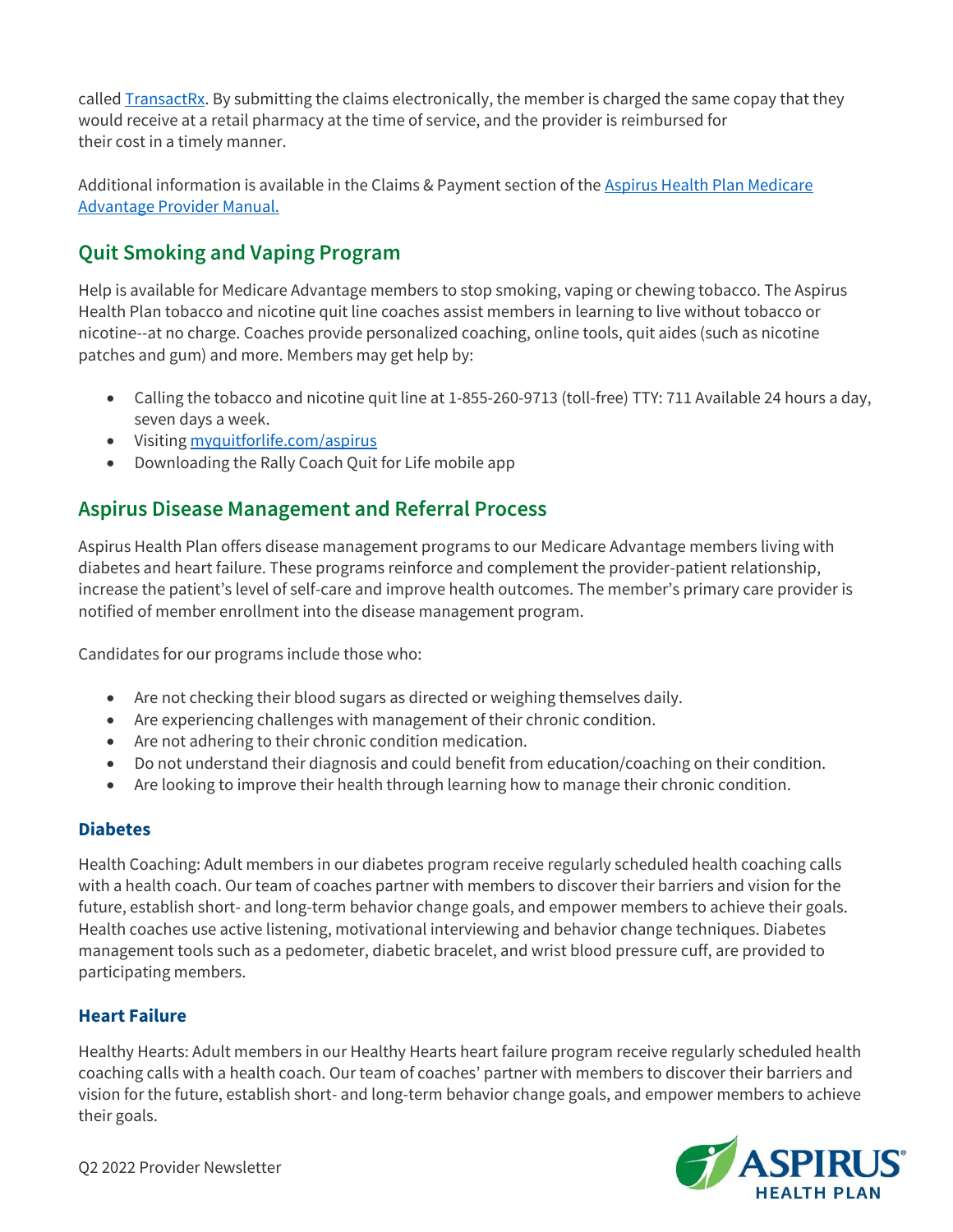Health coaches use active listening, motivational interviewing and behavior change techniques. Heart failure management tools, such as a bathroom scale and wrist blood pressure cuff are provided to participating members.

#### <span id="page-2-0"></span>**Referrals**

To submit a referral to our team complete the **DM referral form** for your patient with their information and the program for referral. Fax the form to 715-787-7320 or email to [diseasemanagementMA@aspirushealthplan.com.](mailto:diseasemanagementMA@aspirushealthplan.com) If you would like to follow up on the referral, please select this option in the Referral Source section.

For more information about the disease management programs visit the Disease Management Program & Referrals section of the [Information for Providers page.](https://www.aspirushealthplan.com/medicare/providers/authorizations/)

### <span id="page-2-1"></span>**Providers Asked to Verify That They are Using Correct Payer ID for Medicare Advantage Claims**

The Aspirus Health Plan Medicare Advantage Payer ID is 36483 for claims submissions. Providers are responsible for confirming with their clearinghouse that the correct Payer ID is being used to submit Medicare Advantage claims to Aspirus Health Plan. If you have questions about Electronic Data Interchange (EDI) transactions, please emai[l EDIsupportMA@aspirushealthplan.com.](mailto:EDIsupportMA@aspirushealthplan.com)

#### <span id="page-2-2"></span>**Documentation Improvement: Substance Use Disorder**

Clinical documentation tips for substance use disorder include:

- Document the substance or drug (cannabis, alcohol, opioids, etc.).
- Document the severity level (don't document multiple severity levels).
	- o Three categories:
		- Use
		- Abuse
		- Dependence
	- o DSM-5 criteria:
		- Mild: the presence of two to three symptoms
		- Moderate: the presence of four to five symptoms
		- Severe: the presence of six or more symptoms
- Document the status of the condition.
	- o Continuous use, in remission, relapsed, etc.
		- History of dependence is defined as use in remission, do not use historical context for an active problem.
- Identify and document any manifestations or complications.
	- o Substance-induced mood or psychotic symptoms (depression, hallucinations, anxiety, etc.)
- Note how the condition was addressed or affected care at each visit.
	- o Current presentation (intoxication, withdrawal, etc.)
- Document the treatment plan.

Accurate diagnosis documentation provides the reason why the visit occurred and substantiates the level of medical decision-making involved in assessing and planning treatment. Complete documentation is the best method for capturing the provider's work and the true health status of the patient.